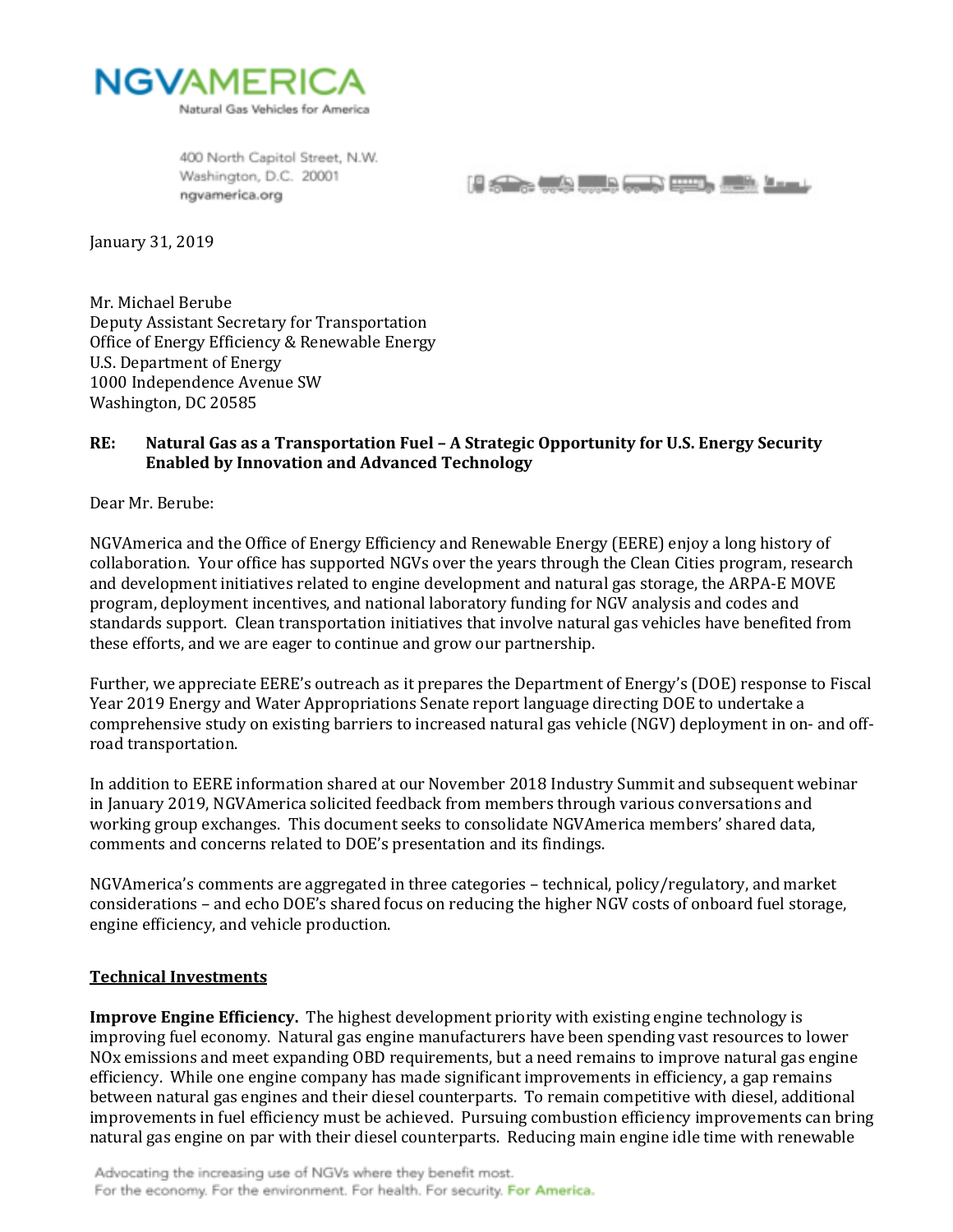technologies would also reduce the use of fuel for air conditioning, heating and radio use while drivers are waiting to pick up or drop off loads. DOE should endorse these efforts by continuing to fund advancements in natural gas engine and vehicle fuel efficiency, such as but not limited to:

- *Variable Valve Timing.* Evaluate opportunities for improving heavy-duty natural gas engine efficiency through the implementation of variable valve timing. This technology has the potential to significantly reduce fuel consumption and therefore, operating costs and greenhouse gases.
- *Homogeneous Charge Compression Ignition.* Evaluate opportunities for improving heavy duty natural gas engine efficiency through the implementation of homogeneous charge compression ignition (HCCI) during cruise. This technology may significantly reduce fuel consumption and therefore, lower operating costs and reduce greenhouse gas emissions.
- *High Pressure Common Rail Fuel System*. Evaluate opportunities related to using high pressure common rail fuel systems that deliver improved fuel economy.

**Develop a Larger Engine.** Growth of the NGV industry depends on growth of fueling volumes. The most immediate way to impact that outcome is to support the development and certification of larger natural gas engines to market. By increasing the deployment of existing 0.02 g/bhp-hr NOx certified engines, DOE and the NGV industry can help to accelerate the development and deployment of the cleanest medium- and heavy-duty engines in the world. This effort will accelerate the reductions of emissions that contribute to ozone formation and support NGV industry's effort to improve air quality and public health. This step is critical as conventionally-fueled vehicles are not expected to focus on lower-NOx emissions in the foreseeable future. To broaden the use of this novel technology, the industry must have a full platform of Near-Zero NOx engines. There is currently a 9L Near-Zero NOx engine which is being used in refuse and transit markets, a 12L Near-Zero NOx engine available for dedicated return-to-base or urban applications, and a 6.7L engine. New technology advancements need to continue to be encouraged.

To have a full portfolio of product offerings required by truck operators, a larger, efficient natural gas engine is also required (450-500 hp / 1650 to 1750 ft-lbs or greater). Natural gas has proven a reliable fuel for long-haul trucking, and a larger low-NOx engine will improve the value proposition for the heaviest of heavy-duty trucking fleets. ACT Research's *NA On-Highway CV Engine Outlook* indicate that large engines, i.e., greater than 14 liter, continue to make up a significant percentage of new Class 8 tractor orders, accounting for 50 percent or more of such orders in recent years. ACT Research's forecast indicates that larger size engines will continue to have a similar share of the overall market for new tractors. For these reasons, it is important that there also be competitive natural gas engines in this market segment. However, the combustion technology for a natural gas engine of this size remains undetermined with technological hurdles to achieving the Near Zero 0.02 g/bhp-hr standard while still retaining competitive fuel economy. A technology development program is needed to support expanded development and adoption.

**Simplify Engine Certification.** Several global OEMs have medium and heavy-duty natural gas engine offerings in the EU and throughout the world, but these products have not been brought over to the U.S. because of the high cost of certifying such products and the current limited demand. While market conditions are the main constraint, efforts to lower certification costs may reduce the risk of entering the U.S. market. DOE should identify and develop incremental "Cross-Over" tests capable of proving that U.S. certified engine systems are compliant with European certification requirements and European-certified engine systems are compliant with U.S. certification requirements.

Engine sales volumes greatly affect unit costs and therefore prices of engines. The ability to offer engines for sale in other markets could reduce production prices. Reducing the cost of certification for off-shore engines can increase competition within the U.S., stimulating innovation and reducing costs through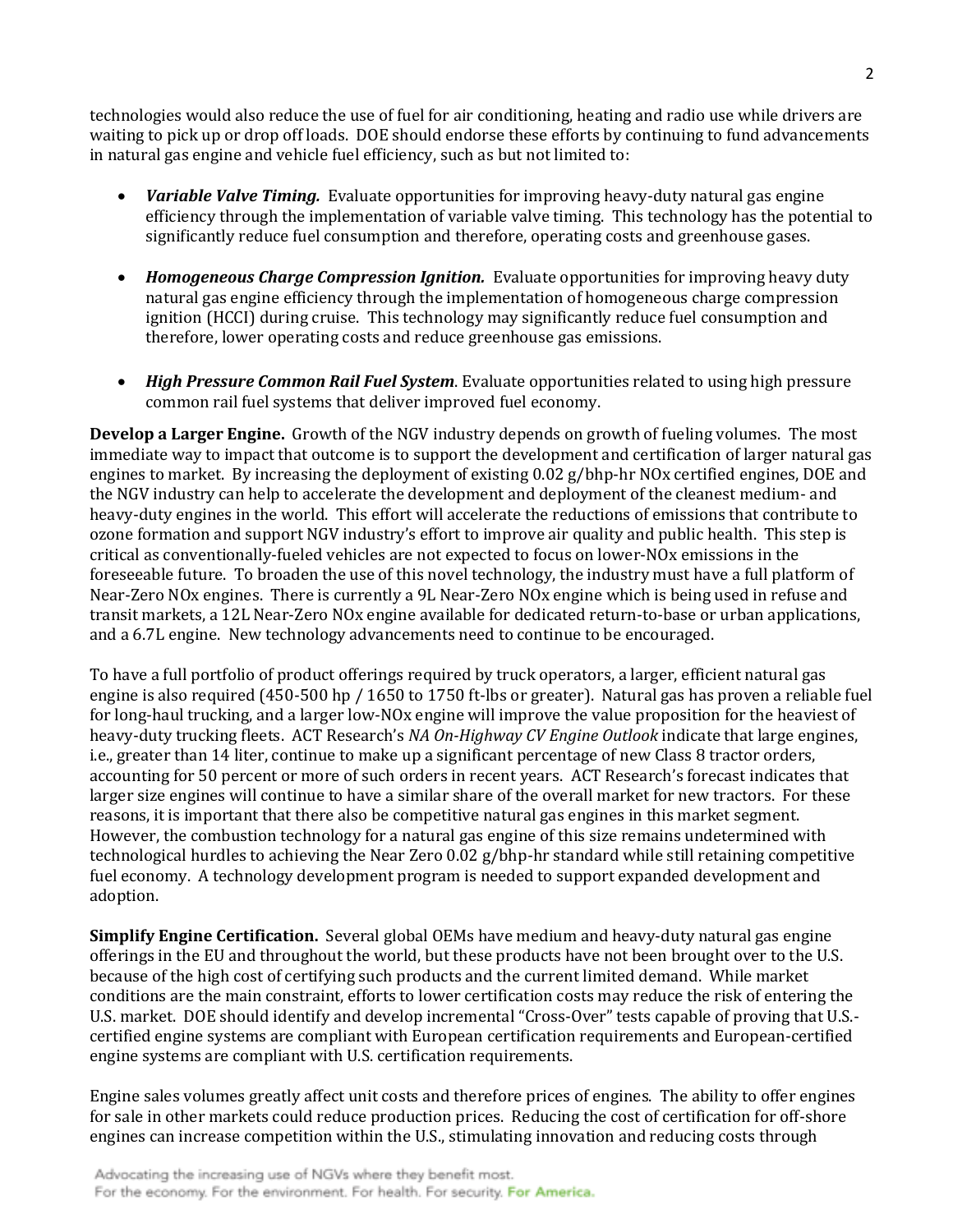competition. The largest impediment today for fleets looking to switch to clean burning natural gas is the higher capital cost of the vehicles. Economies of scale will certainly help reduce engine and fuel system costs.

**Advance Natural Gas Storage.** DOE has invested in CNG-conformable tank technology with the ARPA-E MOVE program. The MOVE projects made headway in conformable CNG tank technology, but there is still more to offer. A commercially-viable conformable CNG tank offers an opportunity to awaken the light-duty natural gas vehicle segment. Liquefied natural gas storage can also be improved. Basic challenges of providing accurate fuel reserve levels and remaining range still exist. Cold LNG storage offers lower LNG tank pressure, which in turn provides increased range and longer hold times. There has been prior activity in cold LNG storage, but additional R&D in cost effective cryogenic small pumps, vaporizers and related equipment can make this technology more acceptable. DOE should carry on the work that was started with the MOVE program for conformable CNG tanks and support LNG tank improvements.

### **Policy/Regulatory Corrections**

**Provide Tax Parity.** Federal tax policy often provides preferential treatment for certain fuel and vehicle types at the expense of others. Several policy changes could provide alternative fuel vehicle parity for natural gas vehicles and system technology:

- *Extend the AFTC.* The Alternative Fuels Excise Tax Credit (AFTC) is one mechanism used to encourage further natural gas vehicle deployment. As this credit has not been prospectively extended and its fate perpetually hangs in the balance, it fails to provide the Return on Investment (ROI) certainty needed for fleets to make long-term business investment decisions, thereby disincentivizing conversion to natural gas. Consequently, without longevity, adoption of natural gas vehicles is greatly inhibited.
- *Eliminate the Federal Excise Tax on the Incremental Cost of New NGV Purchases.* U.S. tax code currently imposes a 12 percent Federal Excise Tax (FET) on the sale of all heavy-duty trucks, trailers and tractors. While it applies to all trucks regardless of fuel source, this tax serves as a further disincentive for the purchase natural gas trucks by adding additional costs on top of already higher technology costs. Eliminating the 12 percent FET on the incremental cost of the new natural gas truck over like diesel-powered models would discontinue the disincentive to purchase cleaner natural gas technology, lowering conversion costs and reducing the required payback period for these trucks. Fundamentally, by eliminating the FET on the incremental cost of a natural gas truck, the total collection of FET remains the same as if the fleet were to purchase a diesel truck. The elimination of this incremental FET thereby encourages increased adoption. Some states already exempt portions of the vehicle cost from taxes (SC: 30 percent; NM: 18 percent). The federal government ought to do the same.
- *Re-enact a Natural Gas Vehicle Tax Credit.* Federal tax code currently provides a tax credit of up to \$7,500 for the purchase of an electric vehicle. (See 26 USC 30D). This incentive is available on the first 200,000 electric vehicles sold by a manufacturer, worth more than \$1.5 billion per manufacturer. The tax code does not provide a similar incentive for the purchase of NGVs while also encouraging the OEMs to produce NGVs in America as they do around the world. Proposed 2018 legislation provided structure for incentivizing light, medium and heavy-duty vehicles which can be shared. The addition of such a vehicle purchase credit could further reduce the added cost of this clean technology investment, speeding up ROI, and increase adoption.
- *Amend the LNG in Inland Waterways Tax.* In 2015, Congress recognized the unfairness of taxing LNG by the by the gallon since it takes about 1.7 gallons of LNG to provide the same energy as a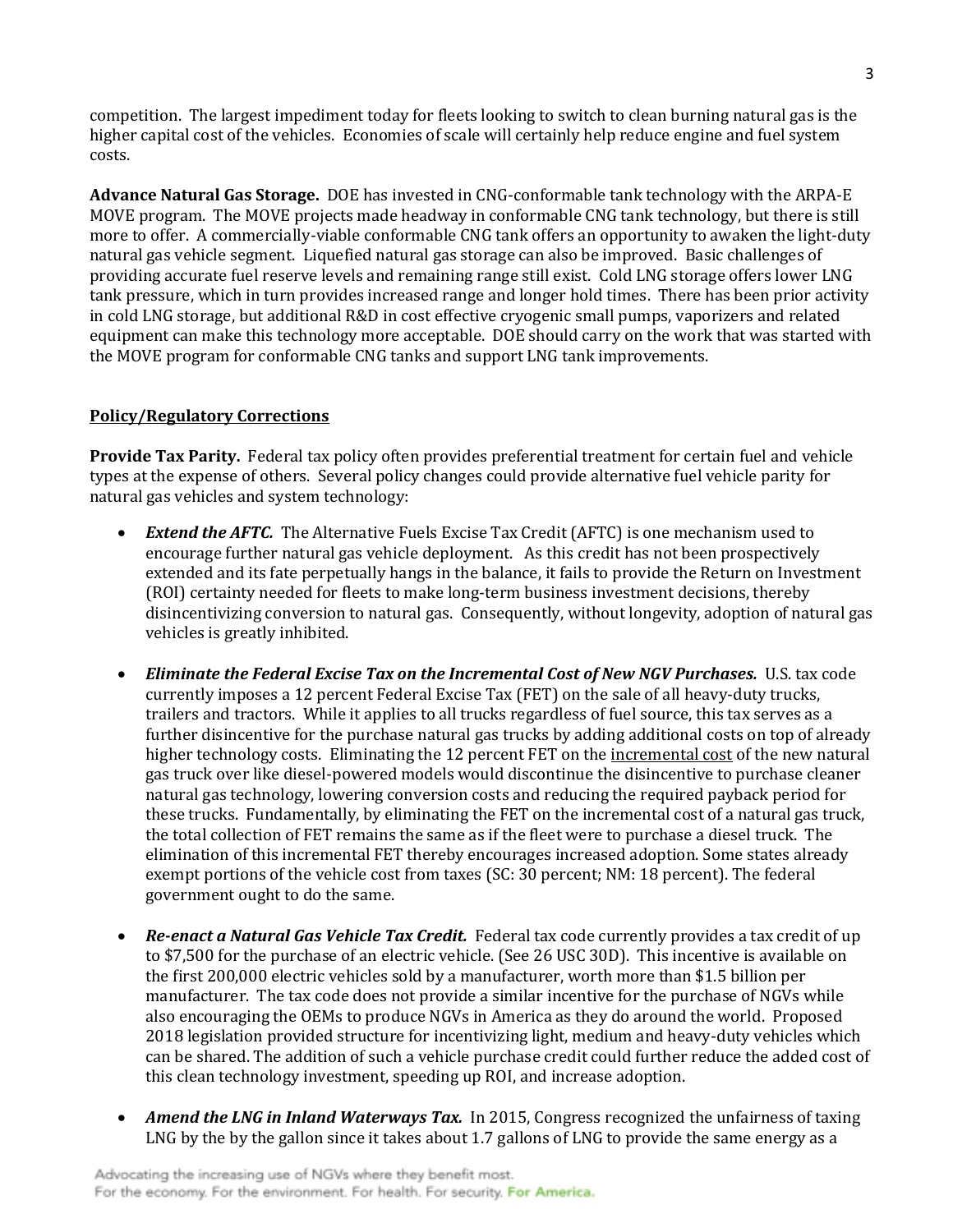gallon of diesel fuel. The on-road tax is now based on a diesel gallon equivalent (DGE) unit using mass and is defined as 6.06 pounds of LNG per DGE. Taxing LNG based on volumetric gallons for purposes of the Inland Waterways tax results in LNG paying 50 cent per diesel gallon equivalent (DGE) compared to the 29 cent paid for an equivalent gallon of diesel. Amending the Inland Waterways Financing rate on LNG so that the tax is imposed on the energy content or on a DGE basis rather than per gallon would ensure that LNG is taxed fairly, and that this tax is no longer a barrier to further NGV deployment. LNG has huge potential as a cheaper, cleaner, domestic energy source, and the financing mechanism for the inland waterways system should not disadvantage its use.

**Equalize Federal Funding Programs.** A variety of federal programs provide significant advantages for competing alternative fuel technologies over NGVs. These proposals should be evaluated:

- *Reform FTA Low- or No-Emission Bus Funding.* Because it prioritizes reductions of tailpipe greenhouse emissions while ignoring upstream emissions and reductions of other important pollutants such as nitrogen oxides (NOx), the Federal Transit Administration (FTA) Low- or No-Emission Bus Program provides millions of dollars exclusively for electric buses at the expense of Ultra Low-NOx natural gas transit buses. This program should be expanded to encourage natural gas buses which operate on extremely low pollution engines and offer a cost-effective solution to reducing greenhouse gas (GHG) emissions using renewable natural gas (RNG). It should place both criteria pollutant reductions on equal footing as GHGs while recognizing RNGs important benefits. As currently structured, this program does not allow grant providers to consider the advantages of NGVs, and prioritizes electric vehicle purchases even when they are not the best available solution for the transit applications and route.
- *Amend FTA Bus procurement guidelines recognizing contributions of Low NOx natural gas engines to a 90% funding threshold*. Natural gas transit buses available today are certified to levels for nitrogen oxide (NOx) that are 90 percent below federal emission levels. However, the current increased funding levels permitted for cleaner buses do not differentiate between natural gas and available diesel buses. The funding guidelines provide an increase from 80 to 85 percent federal share for all buses purchased for Clean Air Act compliance regardless of the actual emission benefit of a new bus. To truly encourage cleaner buses, the funding percentage for new, natural gas buses powered by "Near-Zero" low NOx engines should be increased from 85 to 90 percent to encourage manufacturers to offer these cleaner buses and to further encourage local transit agencies to buy these cleaner buses.
- Amend Diesel Emissions Reduction Act Funding to Increase Opportunities for NGVs. The U.S. Environmental Protection Agency (EPA) Diesel Emission Reduction Act (DERA) Program provides preferential treatment for electric vehicles by providing an offset of up to 45 percent of the cost of new electric trucks or buses but only funding 25 percent of the cost of a new natural gas truck or bus (35 percent if the engine is a low-NOx engine). The 45 percent level was arbitrarily set based on the higher cost of electric vehicles and is not based on emission benefits. The DERA Program should be amended to require no less than 20% of funds shall be for natural gas vehicle related projects. The amendment should also eliminate funding for diesel and continue to provide 50% of the cost to replace a diesel drayage truck with a new Low-NOx natural gas truck, which will further support adoption typically in disadvantaged communities.

**Include Upstream Emissions in Corporate Average Fuel Economy Standards.** Current light-duty fuel economy and greenhouse gas regulations include regulatory incentives for electric vehicles that far exceed those provided for natural gas vehicles. Current rules ignore electric vehicle upstream emissions and treat them as if they produce 0 grams per mile of pollution, effectively providing a significant greenhouse gas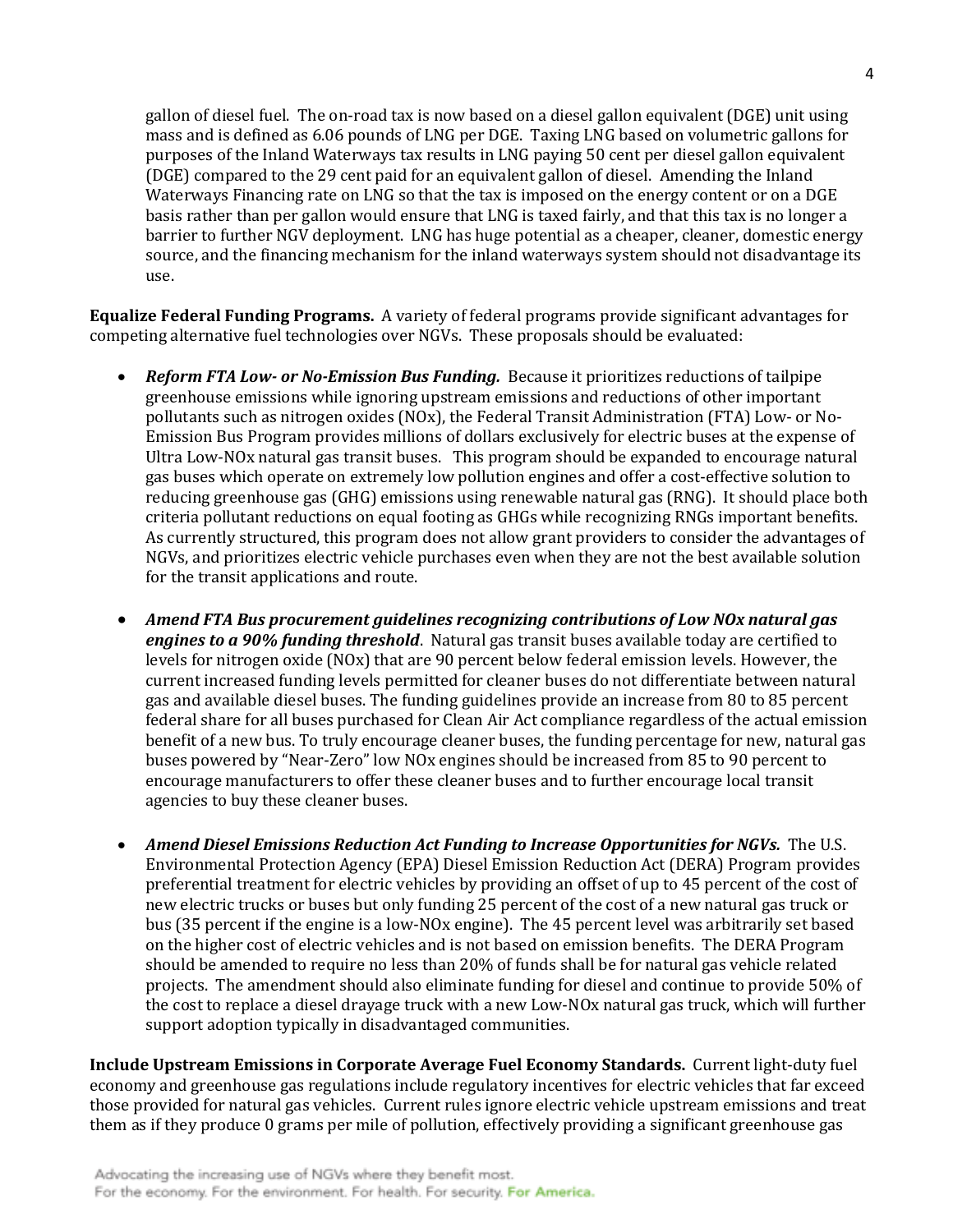emission credit not extended to any other clean technology like natural gas. For example, the standard in 2016 was 263 grams per mile, meaning that each zero-emission vehicle produced by a manufacturer in that year was treated as offsetting 263 grams of greenhouse gas emissions. These credits have been in place for many years and currently are not set to expire for many more years. Credit calculations should be revised to reflect the full cycle emissions of electric and natural gas vehicles and account for the beneficial use of renewable natural gas.

## **NGV Market Influencers**

**Grow Renewable Natural Gas as a Transportation Fuel.** The EPA's Renewable Fuel Standard (RFS) Program is encouraging the development of renewable natural gas projects across the country. When this biogas is captured from agricultural, food, landfill or wastewater and used as a transportation fuel, even greater  $CO<sub>2</sub>$  and greenhouse gas emissions reductions are achieved – up to 125 percent lower than the cleanest diesel. The reporting provisions for testing are burdensome and imped the market and can be simply enhanced by actions such as allowing for random testing. In addition, the program's Renewable Information Numbers (RINs) deliver operating cost advantages between \$0.10 and \$0.60 per gasoline gallon equivalent (GGE) depending on the source and availability. The additional savings is likely to impact economic payback assumptions used by DOE since it appears to be using retail fuel prices and not contracted prices. Large fleets typically pay a discount for natural gas and diesel when contracting for fuel supplies. To the extent that natural gas fleets can contract for steeper discounts based on Low-Carbon Fuel Standard (LCFS), RFS or other credit values, the economic savings associated with using natural gas should be even greater than expected based on the retail price differences.

**Support Virtual Pipelining.** DOE should investigate technological areas around hydraulic compression trailers and ionic compressors. Advancements in this area could provide ready access to low-cost stranded natural gas that could be brought to market to facilitate new projects in remote locations and serve markets that currently do not have access to natural gas thus creating new opportunities for natural gas transportation projects.

**Consider Adsorption Technologies.** Adsorbed natural gas (ANG) can reduce cost barriers by reducing compression equipment cost. The cost of compressors and compression can be reduced by using ANG because fueling infrastructure built to support such applications can use lower cost compressors. Research and development to reduce the overall weight and cost of this onboard storage may lead to better shaped tanks, increased adoption, as well as the safety benefits of utilizing a lower pressure.

The benefits of conformable tanks and low-pressure systems could be particularly attractive in the lightduty vehicle segment where space for required fueling tanks is limited. NGVAmerica is supportive of efforts to expand opportunities for NGVs in the light-duty segment, particularly with respect to light trucks and sport utility vehicles which dominant the segment and often are not good candidate for electrification. Natural gas is well suited for addressing the needs of this market segment including the significant number of light trucks purchased by fleets.

**Support Natural Gas Use in Rail Applications.** Evaluate opportunities for overcoming barriers to use of natural gas as a fuel for rail operations. Rail projects have the potential to use significant amounts of natural gas and support large-scale infrastructure investments that could benefit other markets such as marine or truck transport where these different industries intersect. The key is identifying projects and applications that use sufficiently large amounts of fuel to justify the initial investments in infrastructure projects that can then serve other applications and markets.

Rail consumed 3.7 billion gallons of diesel in 2011. That represents 12 percent of the diesel fuel consumption by transportation. (Chase, 2013). Two engine technology opportunities are available in the rail transportation sector; prime movers and switchers. Prime movers generate the electricity that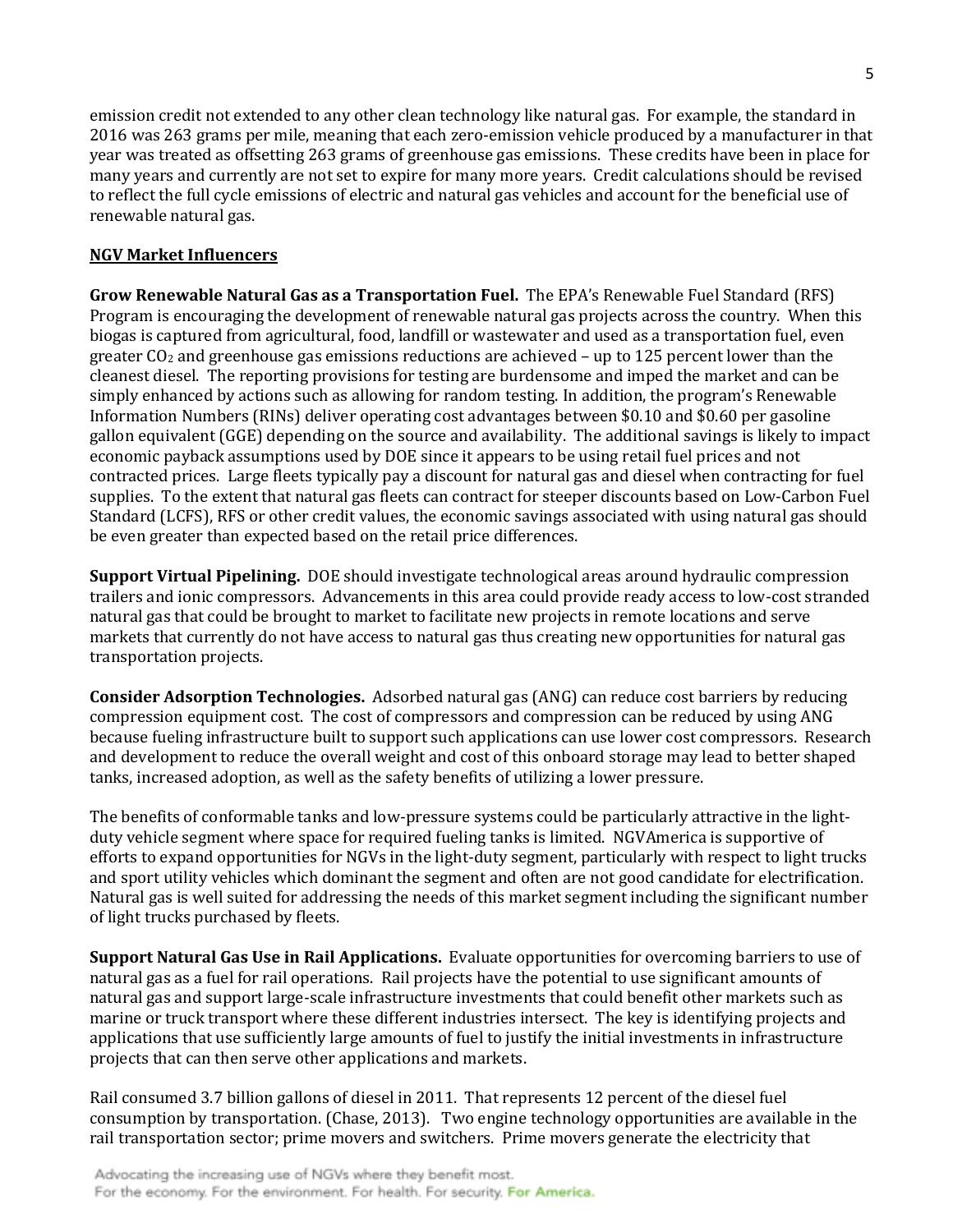provides traction motors with power for locomotives to travel distances. Switchers are locomotives that move cars around yards, switch, sort and order various loads, and operate in localized areas. Several engine options already exist to serve this market. More work needs to be done to understand what technology and regulatory barriers continue to exist in this market.

Apart from the obvious greenhouse gas and emissions reduction benefits of using natural gas engine technologies during general goods movement, when applied to local switchers in rail yards, cargo storage and switching areas, the resulting emissions reduction can substantially improve air quality in EPA and ARB Non-Attainment Zones.

Therefore, direct the Department of Transportation (DOT) to allocate Research, Development and Deployment (RD&D) funding for high horsepower natural gas engine technology within the Federal Railroad Administration's Research, Development, and Technology department.

**Support Natural Gas Use in Marine Applications.** DOE should evaluate opportunities for overcoming barriers to the use of natural gas as a fuel for marine operations. Like rail, the marine segment consumes significant amounts of fuel and successful introduction of natural gas fueling infrastructure for marine applications could benefit other markets like trucking. Marine annually consumed an average of 415 million gallons of diesel in inland waterways between 2005 and 2014 (NGVA estimate, based on marine fuel taxes paid (GAO, 2016), pg.11).

Marine vessels, looking to reduce emissions per the International Maritime Organization's 2020 Rule and meet sustainability targets, have begun transitioning away from heavy fuel oil to LNG. Large shipping and cruise lines such as Tote, Crowley, Carnival Cruise Lines, and Disney Cruise Lines have launched, and will be launching additional LNG-powered vessels. Ports looking to clean up their air have begun to require cleaner burning vehicles, such as those powered by natural gas. One issue with launching these clean burning vehicles at ports is the permitting required for LNG refueling. The Department could support permitting LNG fueling stations for marine vessels.

A significant barrier, particularly for natural gas adoption in inland waterways, is the significant lifetime of marine vessels (e.g. tugs and transporters) and the difficulty of converting or retrofitting these vessels to operate on natural gas. To impact this market, there needs to be a practical solution to retrofitting the fleet of existing vessels. Establishing retrofit requirements is important which may be available by leveraging International standards. One of the complications of converting diesel powered vessels to operate on natural gas is the requirement that operators install expensive SCR systems in case the engine is operated in diesel-only mode. This requirement further complicates conversions and adds to the cost. Reducing engine power or derating of engines if they operate in diesel only mode may be a beneficial regulatory alternative to requiring SCR systems. RD&D funds should be directed to supporting retrofit applications in marine engines.

Apart from the obvious greenhouse gas and emissions reduction benefits of using natural gas engine technologies during general goods movement, when applied to local marinas, cargo storage and transfer areas, the resulting emissions reduction can substantially improve air quality in EPA and ARB Non-Attainment Zones.

# **Other Regulatory/Legislative Actions with the potential to foster sustained attention supporting the transition to utilizing natural gas as a transportation fuel:**

• Direct federal agencies utilizing third party fleets for goods movement, etc., to provide additional priority (higher point scoring for RFPs) and incentives, such as an extended term, for fleets that operate natural gas trucks in the application.